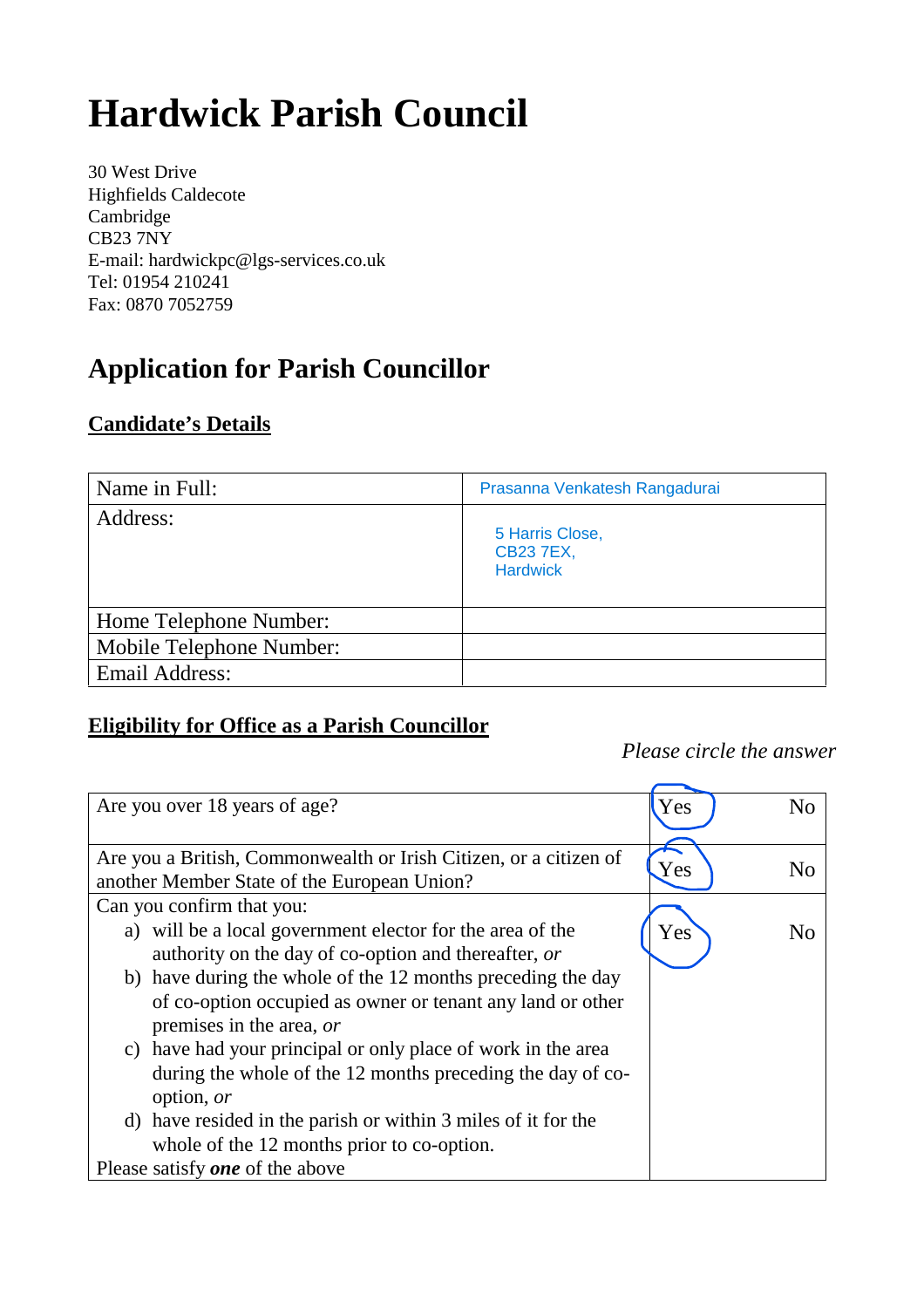| Do you hold any paid office or employment under this authority                                                                                                                                                                             | Yes |                |
|--------------------------------------------------------------------------------------------------------------------------------------------------------------------------------------------------------------------------------------------|-----|----------------|
| Have you been a person adjudged bankrupt                                                                                                                                                                                                   | Yes |                |
| Have you, within five years before the day of co-option, been<br>convicted of any offence or had passed on you a sentence of<br>imprisonment for a period of not less than 3 months (whether<br>suspended or not) without option of a fine | Yes | N <sub>o</sub> |

#### **Background Information**

#### *Continue on a separate sheet if required*

Please detail any experience you have that may be relevant to the Parish Council: Please state why you wish to be a Parish Councillor: Currently working as Chief Operations Officer - Extensive experience with process management, reviewed several documentation against international standards, advised board members in management and financial aspects, experienced in objective data based decision making, experienced with planning and execution, roadmap creation and negotiating with suppliers I am now almost for 2 years in Hardwick and having travelled extensively, I feel that I have taken the best decision to settle down in this beautiful village. Right from the beginning, I have involved myself in the welfare of the village and actively taken part in several activities to understand how we can improve as a community. I have also effectively managed to brining several people together in Meridian Fields to form a collective and we are proud of the community spirit that we have. Before moving to Meridian Fields, I was living in Laxton Avenue and was overwhelmed with the warmth of our village. Being a part of this Parish council is definitely something that I am looking forward to to bring my diverse experience and education for the benefit of Hardwick.